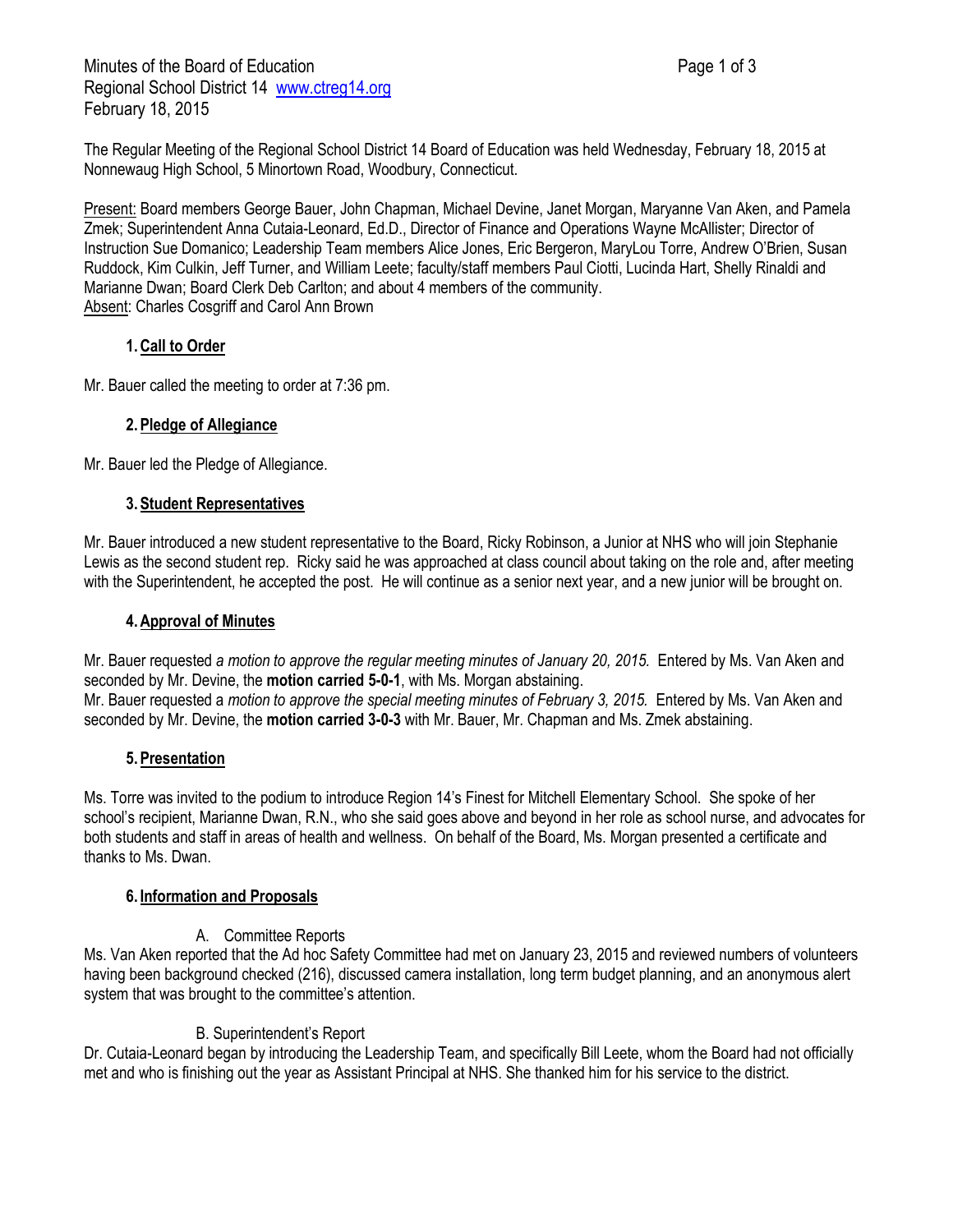Dr. Cutaia-Leonard presented a powerpoint on Program Improvement Initiatives for 2015-2016, as a prelude to the budget proposal. She spoke of big picture planning and budgeting geared toward continuous improvement, and began by highlighting upcoming dates for the board and community to come out and learn more about her budget and priorities. She spoke about Region 14's hopes and dreams, and the BoE's goals. She asked what the district has been aiming for, and urged aiming for excellence. She talked about a multi-year strategy not based on enrollment, but rather district improvement and student needs. She highlighted the investment needed to support multi-year program improvement initiatives, and reviewed items which we invest in every year: curriculum, technology, safety and security, and maintenance. In the coming budget year, she intends to invest in literacy supports by clarifying the roles of literacy leaders, providing more support in the form of tutors, and including elementary school reading intervention resources. She will invest in instrumental music at NHS, to grow this program for students and provide continuity of instruction. She will implement block scheduling at NHS, and provide all sophomores the opportunity to take the PSAT. She intends to bring programming for student with IEPs post grade 12 back to the district by providing local transition services. In the area of technology, she will clarify roles and responsibilities of library media specialists, implement a 1-to-1 program, provide professional learning opportunities, provide district-wide technical support to staff, and continue with the computer replacement plan (funded through a lease purchase program). She plans to reorganize central office in the area of technology, and will identify a Director of Human Resources position by restructuring existing staff. Curriculum will be developed, security cameras will be installed at the schools, and ongoing maintenance projects will go forward. In aiming for excellence, she concluded by asking what we will invest in to get there.

Board members had no questions following the presentation, but several commended Dr. Cutaia-Leonard on a plan that shows a great deal of forethought about what can be achieved with long term planning and goals.

Dr. Cutaia-Leonard thanked her leadership team for their input and hard work on developing goals and budget priorities.

### **7.Privilege of the Floor**

None.

### **8.New Business requiring Board action**

Mr. Devine entered the following motion: *Move to waive the purchasing procedure in accordance with Regional School District 14 Board Policy 3320(b)(2), and to award the contract for the installation of exterior cameras and fiber infrastructure in compliance with the State of Connecticut Contract Award #09PSX0292 to: Tyco Integrated Security, 10 Research Pkwy, Wallingford, CT as follows: NHS \$146, 821 WMS \$98,145 BES \$76,688 MES \$93,880 For a total of \$415,534* Seconded by Ms. Van Aken, the **motion carried 6-0.**

#### **9. Future Meetings**

Mr. Bauer reviewed upcoming meetings:

Monday, March 2, 2015 Regular Board of Education, 7:30 pm, NHS LMC (2015-2016 Superintendent's Budget) Monday, March 16, 2016 Budget Presentation to Selectmen and Boards of Finance, 6:00 pm, NHS LMC

The Board also arrived upon a suitable date for a reschedule of the policy workshop, to be held Thursday, 2/26, at 6:30 pm.